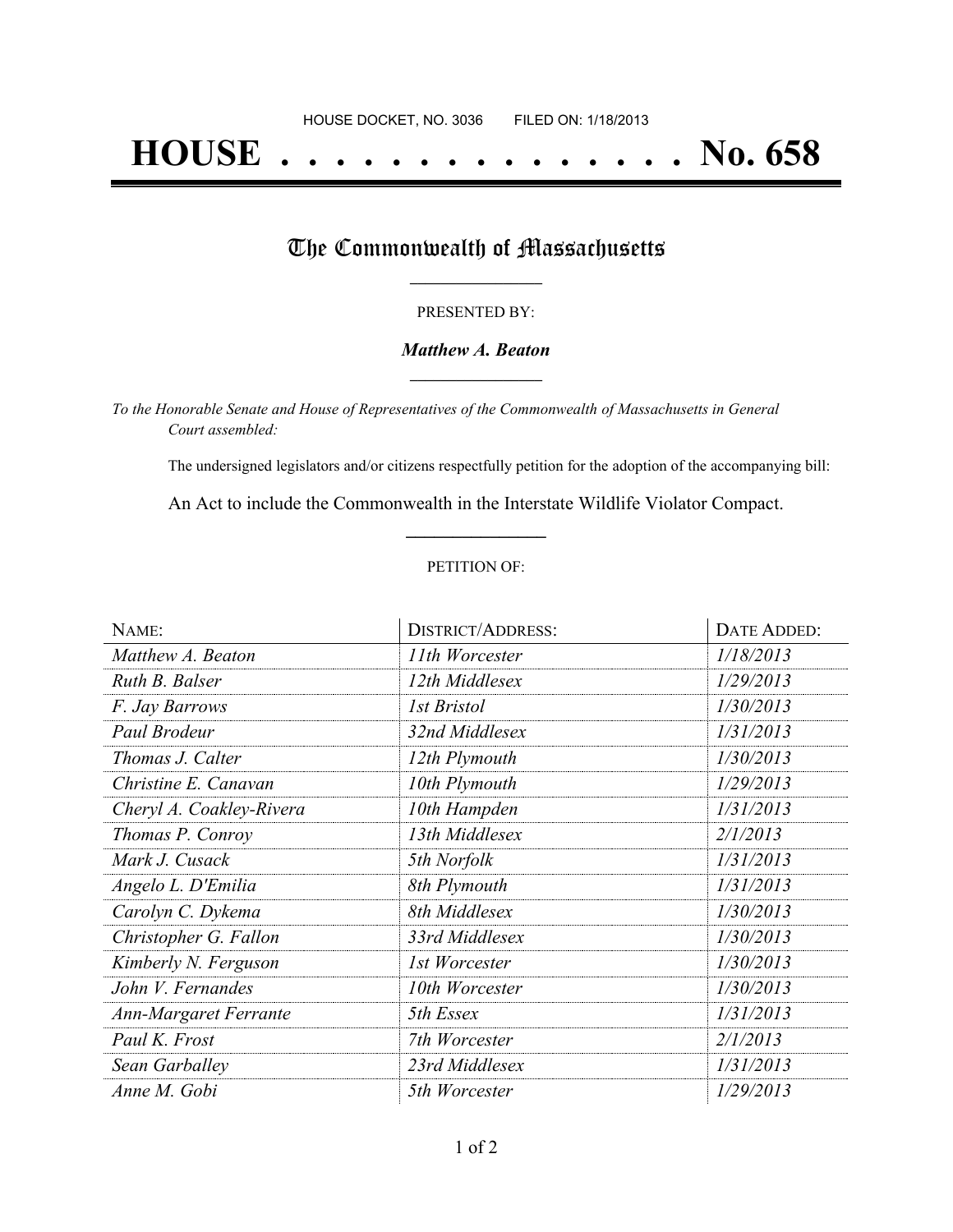| Kenneth I. Gordon          | 21st Middlesex                   | 1/29/2013 |
|----------------------------|----------------------------------|-----------|
| Danielle W. Gregoire       | 4th Middlesex                    | 1/31/2013 |
| Sheila C. Harrington       | <b>1st Middlesex</b>             | 2/1/2013  |
| Jonathan Hecht             | 29th Middlesex                   | 1/30/2013 |
| Bradley H. Jones, Jr.      | 20th Middlesex                   | 1/30/2013 |
| John D. Keenan             | 7th Essex                        | 1/30/2013 |
| Peter V. Kocot             | <b>1st Hampshire</b>             | 1/24/2013 |
| Kevin J. Kuros             | 8th Worcester                    | 2/1/2013  |
| Timothy R. Madden          | Barnstable, Dukes and Nantucket  | 1/31/2013 |
| Brian R. Mannal            | 2nd Barnstable                   | 1/29/2013 |
| Harold P. Naughton, Jr.    | 12th Worcester                   | 1/31/2013 |
| <b>Alice Hanlon Peisch</b> | 14th Norfolk                     | 1/31/2013 |
| George N. Peterson, Jr.    | 9th Worcester                    | 1/30/2013 |
| William Smitty Pignatelli  | 4th Berkshire                    | 1/30/2013 |
| Denise Provost             | 27th Middlesex                   | 1/31/2013 |
| Angelo J. Puppolo, Jr.     | 12th Hampden                     | 1/24/2013 |
| David M. Rogers            | 24th Middlesex                   | 2/1/2013  |
| Tom Sannicandro            | 7th Middlesex                    | 1/25/2013 |
| Alan Silvia                | 7th Bristol                      | 1/24/2013 |
| Benjamin Swan              | 11th Hampden                     | 1/31/2013 |
| Bruce E. Tarr              | <b>First Essex and Middlesex</b> | 2/1/2013  |
| Walter F. Timilty          | 7th Norfolk                      | 1/30/2013 |
| Cleon H. Turner            | <b>Ist Barnstable</b>            | 1/24/2013 |
| David T. Vieira            | 3rd Barnstable                   | 2/1/2013  |
| Chris Walsh                | 6th Middlesex                    | 1/28/2013 |
| Martin J. Walsh            | 13th Suffolk                     | 1/29/2013 |
| John P. Fresolo            | 16th Worcester                   |           |
| Kay Khan                   | 11th Middlesex                   |           |
| Paul McMurtry              | 11th Norfolk                     |           |
| Thomas M. Stanley          | 9th Middlesex                    |           |
| Jonathan D. Zlotnik        | 2nd Worcester                    | 1/19/2013 |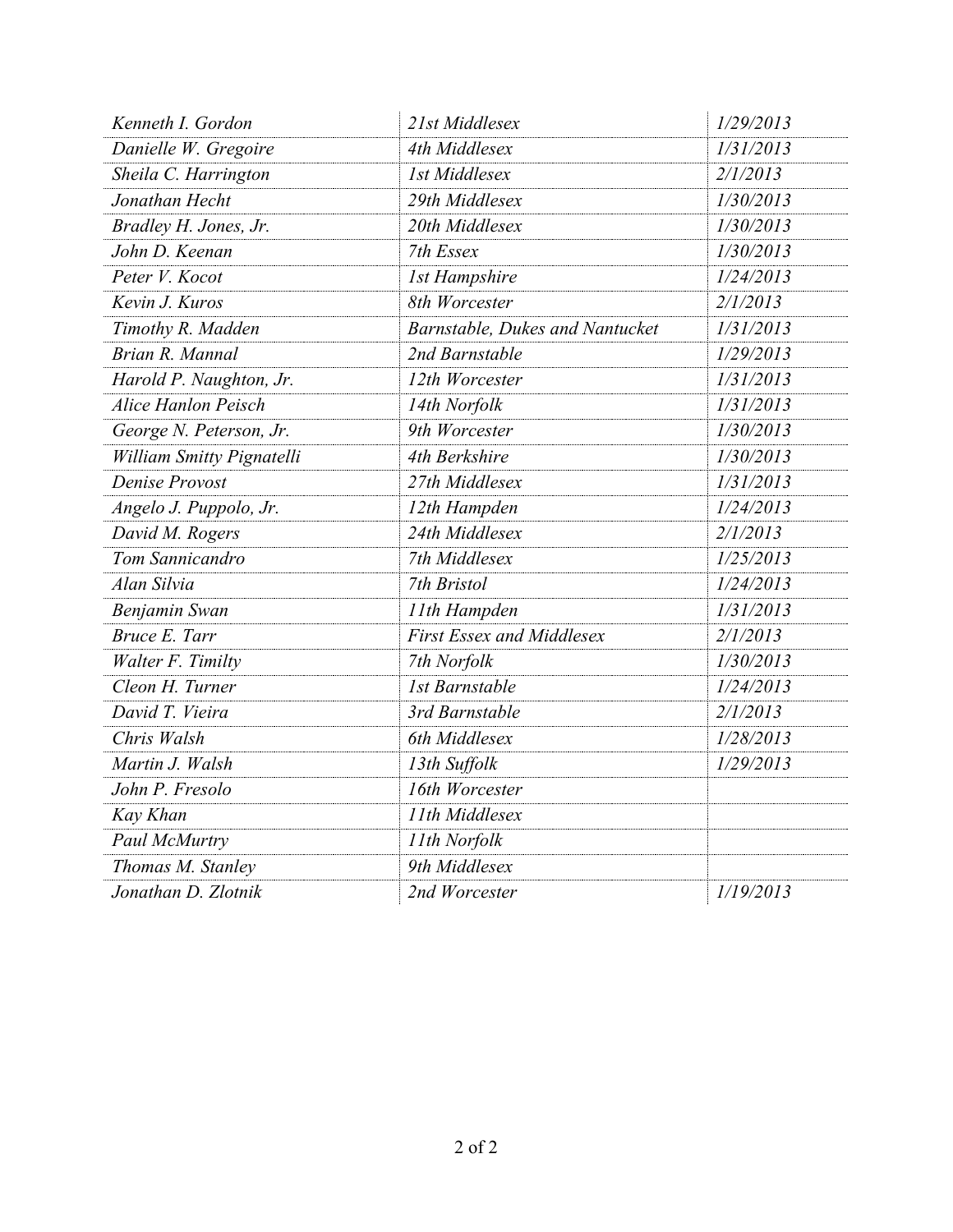# **HOUSE . . . . . . . . . . . . . . . No. 658**

By Mr. Beaton of Shrewsbury, a petition (accompanied by bill, House, No. 658) of Matthew A. Beaton and others for legislation to authorize the Commonwealth to enter into an interstate compact for the enforcement of certain wildlife protection laws. Environment, Natural Resources and Agriculture.

## The Commonwealth of Massachusetts

**\_\_\_\_\_\_\_\_\_\_\_\_\_\_\_ In the Year Two Thousand Thirteen \_\_\_\_\_\_\_\_\_\_\_\_\_\_\_**

An Act to include the Commonwealth in the Interstate Wildlife Violator Compact.

Be it enacted by the Senate and House of Representatives in General Court assembled, and by the authority *of the same, as follows:*

1 Chapter 131 of the general laws is hereby amended by adding the following appendix:-

### 2 APPENDIX TO CHAPTER 131 WILDLIFE VIOLATOR COMPACT

 The governor, on behalf of this commonwealth, is hereby authorized to enter into a compact, substantially in the following form, with any one or more of the states of Alabama, Alaska, Arizona, California, Colorado, Florida, Georgia, Idaho, Illinois, Indiana, Iowa, Kansas, Kentucky, Louisiana, Maine, Maryland, Michigan, Minnesota, Mississippi, Missouri, Montana, Nevada, New Mexico, New York, North Carolina, North Dakota, Ohio, Oklahoma, Oregon, Pennsylvania, South Carolina, South Dakota, Tennessee, Texas, Utah, Vermont, Virginia, Washington, West Virginia, Wisconsin, Wyoming and with such other states as may legally join therein, and the general court hereby signifies in advance its approval and ratification of such a compact so entered into, such approval and ratification to be effective upon the filing of a copy of such compact in the office of the state secretary:-- WILDLIFE VIOLATOR COMPACT

14 The Wildlife Violator Compact is created and entered into with all other jurisdictions 15 legally joining therein in the form substantially as follows:

- 16 ARTICLE I
- 17 Findings and Purpose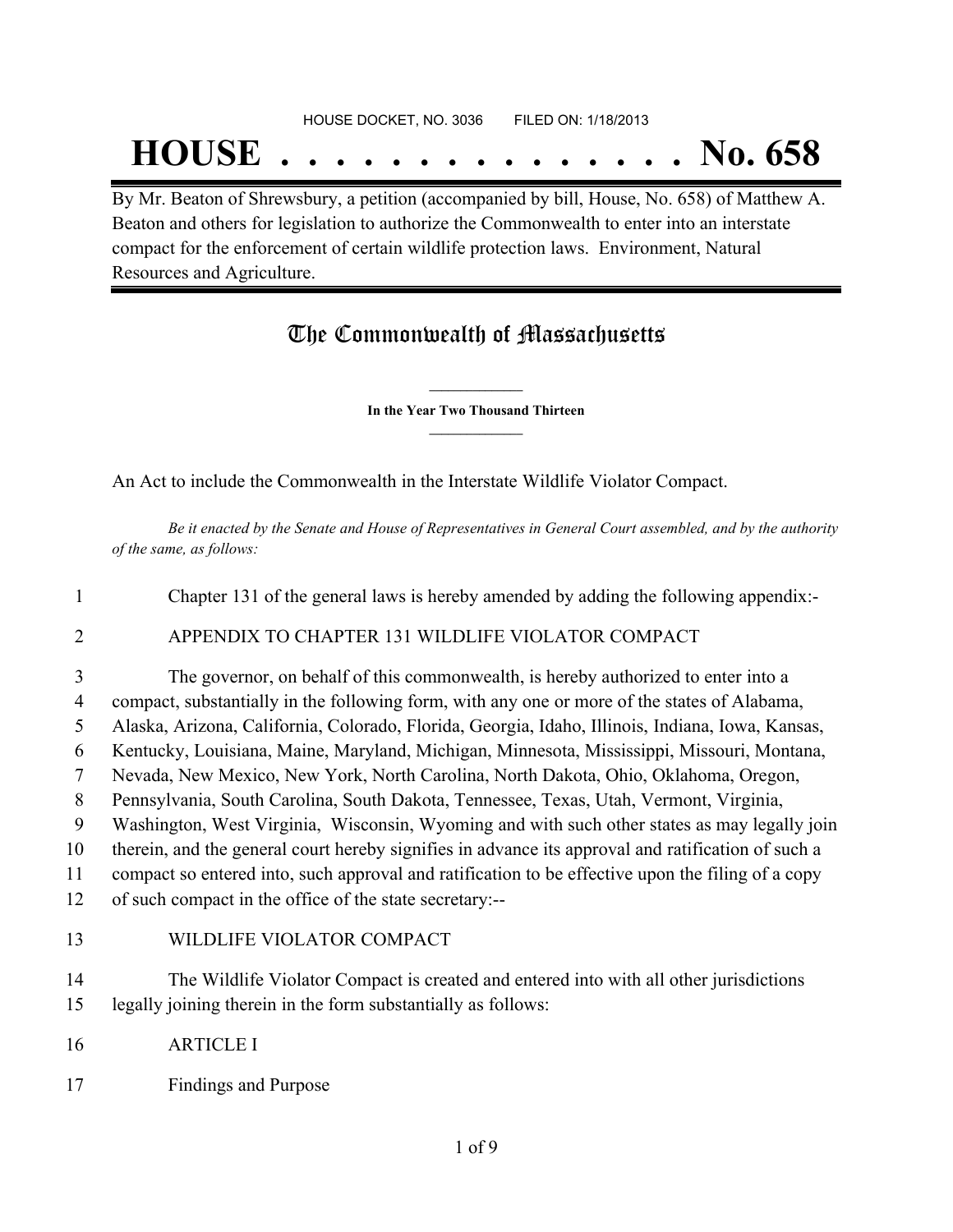(1) The participating states find that: (a) Wildlife resources are managed in trust by the respective states for the benefit of all residents and visitors. (b) The protection of the wildlife resources of a state is materially affected by the degree of compliance with state statutes, laws, regulations, ordinances, and administrative rules relating to the management of such resources. (c) The preservation, protection, management, and restoration of wildlife contributes immeasurably to the aesthetic, recreational, and economic aspects of such natural resources. (d) Wildlife resources are valuable without regard to political boundaries; therefore, every person should be required to comply with wildlife preservation, protection, management, and restoration laws, ordinances, and administrative rules and regulations of the participating states as a condition precedent to the continuance or issuance of any license to hunt, fish, trap, or possess wildlife. (e) Violation of wildlife laws interferes with the management of wildlife resources and may endanger the safety of persons and property. (f) The mobility of many wildlife law violators necessitates the maintenance of channels of communication among the various states. (g) In most instances, a person who is cited for a wildlife violation in a state other than his or her home state is: 1. Required to post collateral or a bond to secure appearance for a trial at a later date; 2. Taken into custody until the collateral or bond is posted; or 3. Taken directly to court for an immediate appearance. (h) The purpose of the enforcement practices set forth in paragraph (g) is to ensure compliance with the terms of a wildlife citation by the cited person who, if permitted to continue on his or her way after receiving the citation, could return to his or her home state and disregard his or her duty under the terms of the citation. (i) In most instances, a person receiving a wildlife citation in his or her home state is 47 permitted to accept the citation from the officer at the scene of the violation and immediately continue on his or her wFaay after agreeing or being instructed to comply with the terms of the citation.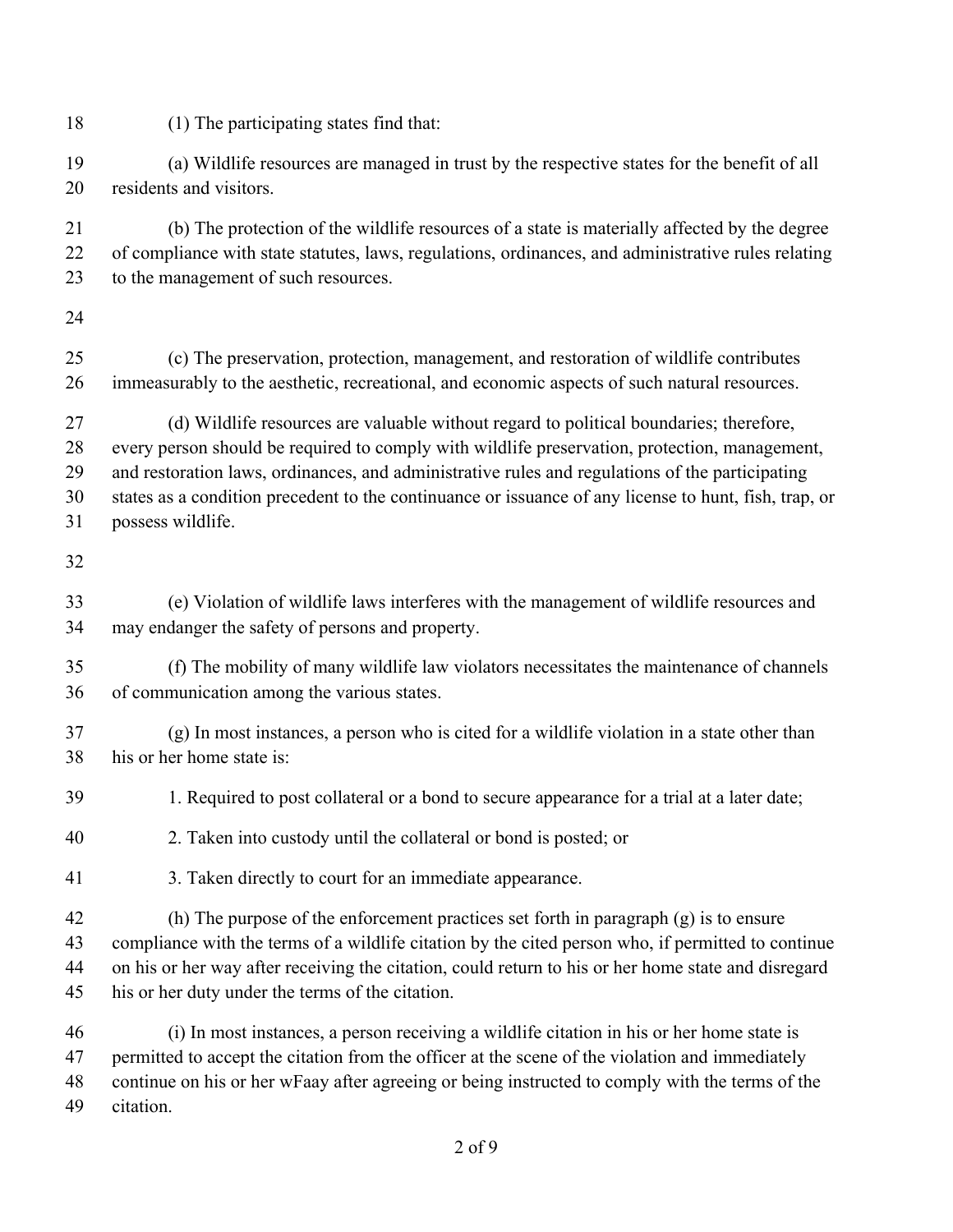(j) The practices described in paragraph (g) cause unnecessary inconvenience and, at times, a hardship for the person who is unable at the time to post collateral, furnish a bond, stand trial, or pay a fine, and thus is compelled to remain in custody until some alternative arrangement is made.

 (k) The enforcement practices described in paragraph (g) consume an undue amount of time of law enforcement agencies.

(2) It is the policy of the participating states to:

 (a) Promote compliance with the statutes, laws, ordinances, regulations, and administrative rules relating to the management of wildlife resources in their respective states.

 (b) Recognize a suspension of the wildlife license privileges of any person whose license privileges have been suspended by a participating state and treat such suspension as if it had occurred in each respective state.

 (c) Allow a violator, except as provided in subsection (2) of Article III, to accept a wildlife citation and, without delay, proceed on his or her way, whether or not the violator is a resident of the state in which the citation was issued, if the violator's home state is party to this compact.

 (d) Report to the appropriate participating state, as provided in the compact manual, any conviction recorded against any person whose home state was not the issuing state.

 (e) Allow the home state to recognize and treat convictions recorded against its residents, which convictions occurred in a participating state, as though they had occurred in the home state.

 (f) Extend cooperation to its fullest extent among the participating states for enforcing compliance with the terms of a wildlife citation issued in one participating state to a resident of another participating state.

(g) Maximize the effective use of law enforcement personnel and information.

- (h) Assist court systems in the efficient disposition of wildlife violations.
- (3) The purpose of this compact is to:

 (a) Provide a means through which participating states may join in a reciprocal program to effectuate the policies enumerated in subsection (2) in a uniform and orderly manner.

 (b) Provide for the fair and impartial treatment of wildlife violators operating within participating states in recognition of the violator's right to due process and the sovereign status of a participating state.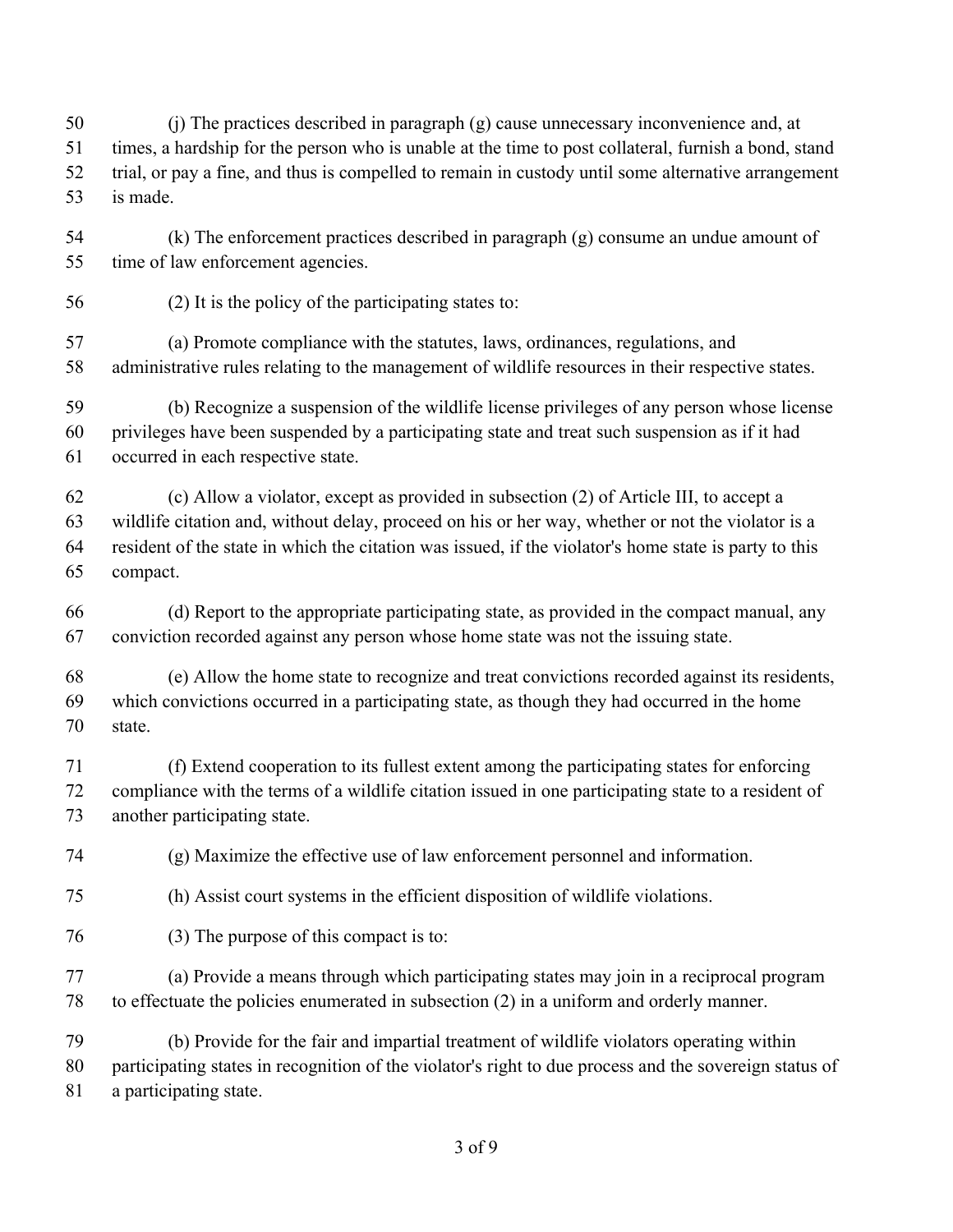| 82  | <b>ARTICLE II</b>                                                                                      |
|-----|--------------------------------------------------------------------------------------------------------|
| 83  | Definitions                                                                                            |
| 84  |                                                                                                        |
| 85  | As used in this compact, the term:                                                                     |
| 86  | (1) "Citation" means any summons, complaint, summons and complaint, ticket, penalty                    |
| 87  | assessment, or other official document issued to a person by a wildlife officer or other peace         |
| 88  | officer for a wildlife violation which contains an order requiring the person to respond.              |
| 89  |                                                                                                        |
| 90  | (2) "Collateral" means any cash or other security deposited to secure an appearance for                |
| 91  | trial in connection with the issuance by a wildlife officer or other peace officer of a citation for a |
| 92  | wildlife violation.                                                                                    |
| 93  |                                                                                                        |
| 94  | (3) "Compliance" with respect to a citation means the act of answering a citation through              |
| 95  | an appearance in a court or tribunal, or through the payment of fines, costs, and surcharges, if       |
| 96  | any.                                                                                                   |
| 97  | (4) "Conviction" means a conviction that results in suspension or revocation of a license,             |
| 98  | including any court conviction, for any offense related to the preservation, protection,               |
| 99  | management, or restoration of wildlife which is prohibited by state statute, law, regulation,          |
| 100 | ordinance, or administrative rule. The term also includes the forfeiture of any bail, bond, or other   |
| 101 | security deposited to secure appearance by a person charged with having committed any such             |
| 102 | offense, the payment of a penalty assessment, a plea of nolo contendere, or the imposition of a        |
| 103 | deferred or suspended sentence by the court.                                                           |
| 104 | (5) "Court" means a court of law, including magistrate's court and the justice of the peace            |
| 105 | court.                                                                                                 |
| 106 | (6) "Home state" means the state of primary residence of a person.                                     |
| 107 | (7) "Issuing state" means the participating state that issues a wildlife citation to the               |
| 108 | violator.                                                                                              |
| 109 | (8) "License" means any license, permit, or other public document that conveys to the                  |
| 110 | person to whom it was issued the privilege of pursuing, possessing, or taking any wildlife             |
| 111 | regulated by statute, law, regulation, ordinance, or administrative rule of a participating state;     |
| 112 | any privilege to obtain such license, permit, or other public document; or any statutory               |
| 113 | exemption from the requirement to obtain such license, permit, or other public document.               |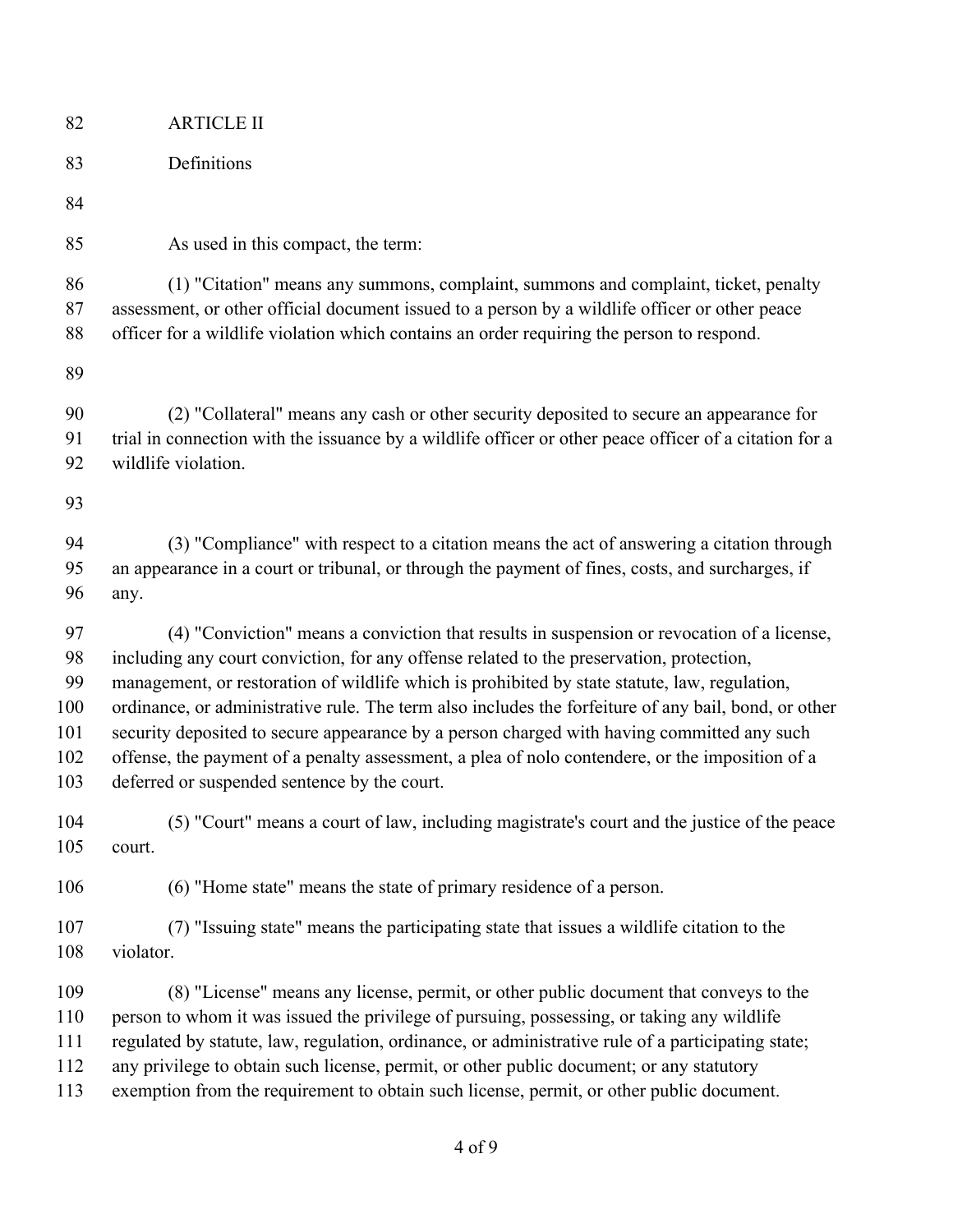(9) "Licensing authority" means the department or division within each participating state which is authorized by law to issue or approve licenses or permits to hunt, fish, trap, or possess wildlife.

 (10) "Participating state" means any state that enacts legislation to become a member of 118 this wildlife compact.

 (11) "Personal recognizance" means an agreement by a person made at the time of issuance of the wildlife citation that such person will comply with the terms of the citation.

 (12) "State" means any state, territory, or possession of the United States, the District of Columbia, the Commonwealth of Puerto Rico, the Provinces of Canada, and other countries.

 (13) "Suspension" means any revocation, denial, or withdrawal of any or all license privileges, including the privilege to apply for, purchase, or exercise the benefits conferred by any license.

 (14) "Terms of the citation" means those conditions and options expressly stated upon the citation.

 (15) "Wildlife" means all species of animals, including, but not limited to, mammals, birds, fish, reptiles, amphibians, mollusks, and crustaceans, which are defined as "wildlife" and are protected or otherwise regulated by statute, law, regulation, ordinance, or administrative rule in a participating state. Species included in the definition of "wildlife" vary from state to state and the determination of whether a species is "wildlife" for the purposes of this compact shall be based on local law.

 (16) "Wildlife law" means any statute, law, regulation, ordinance, or administrative rule developed and enacted for the management of wildlife resources and the uses thereof.

 (17) "Wildlife officer" means any individual authorized by a participating state to issue a citation for a wildlife violation.

 (18) "Wildlife violation" means any cited violation of a statute, law, regulation, ordinance, or administrative rule developed and enacted for the management of wildlife resources and the uses thereof.

ARTICLE III

Procedures for Issuing State

 (1) When issuing a citation for a wildlife violation, a wildlife officer shall issue a citation to any person whose primary residence is in a participating state in the same manner as though the person were a resident of the issuing state and shall not require such person to post collateral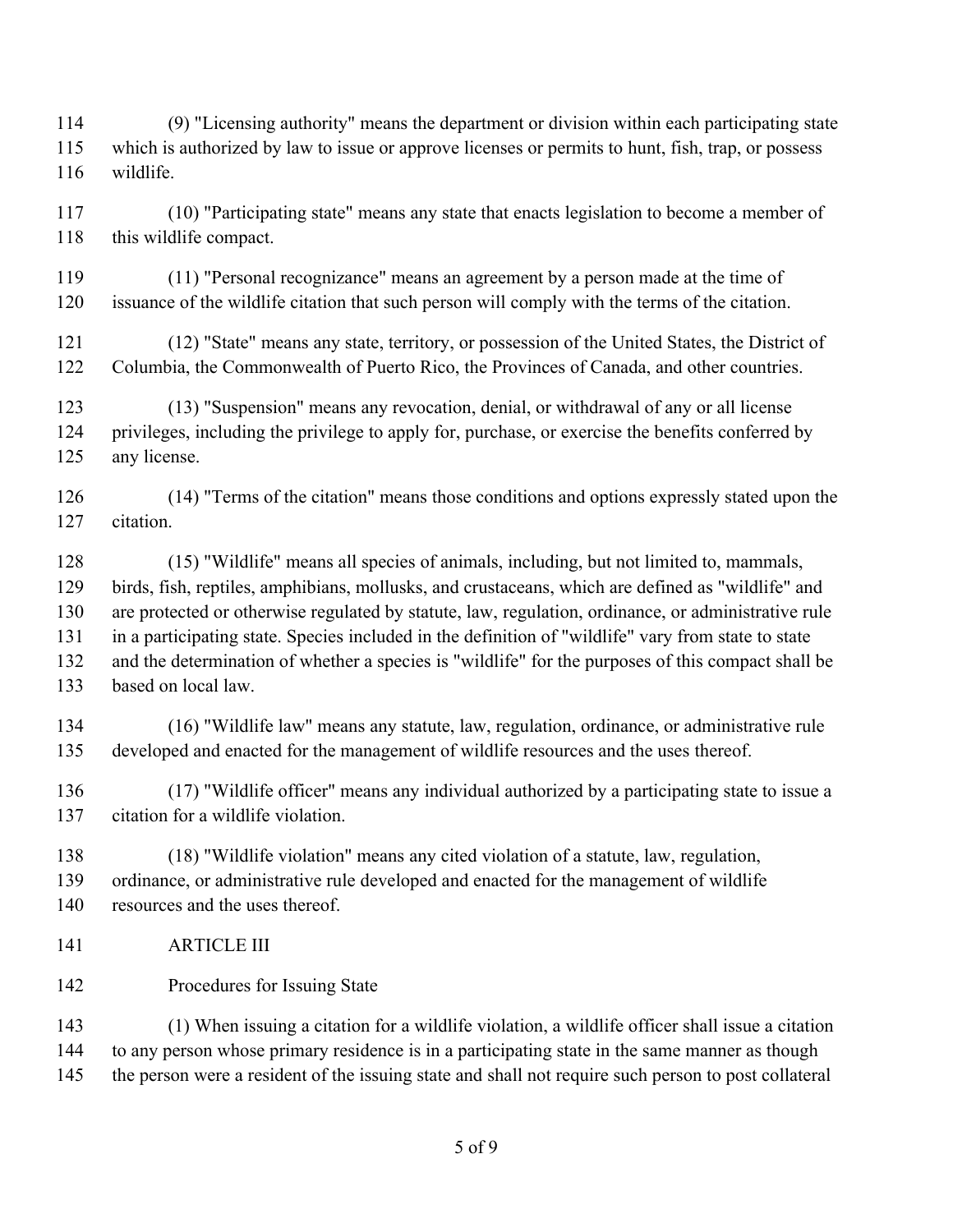to secure appearance, subject to the exceptions noted in subsection (2), if the officer receives the recognizance of such person that he will comply with the terms of the citation.

 (2) Personal recognizance is acceptable if not prohibited by local law; by policy, procedure, or regulation of the issuing agency; or by the compact manual and if the violator provides adequate proof of identification to the wildlife officer.

 (3) Upon conviction or failure of a person to comply with the terms of a wildlife citation, the appropriate official shall report the conviction or failure to comply to the licensing authority of the participating state in which the wildlife citation was issued. The report shall be made in accordance with procedures specified by the issuing state and must contain information as specified in the compact manual as minimum requirements for effective processing by the home state.

 (4) Upon receipt of the report of conviction or noncompliance pursuant to subsection (3), the licensing authority of the issuing state shall transmit to the licensing authority of the home state of the violator the information in the form and content prescribed in the compact manual.

- ARTICLE IV
- Procedure for Home State

 (1) Upon receipt of a report from the licensing authority of the issuing state reporting the failure of a violator to comply with the terms of a citation, the licensing authority of the home state shall notify the violator and shall initiate a suspension action in accordance with the home state's suspension procedures and shall suspend the violator's license privileges until satisfactory evidence of compliance with the terms of the wildlife citation has been furnished by the issuing state to the home state licensing authority. Due-process safeguards shall be accorded.

 (2) Upon receipt of a report of conviction from the licensing authority of the issuing state, the licensing authority of the home state shall enter such conviction in its records and shall treat such conviction as though it occurred in the home state for purposes of the suspension of license privileges.

 (3) The licensing authority of the home state shall maintain a record of actions taken and shall make reports to issuing states as provided in the compact manual.

ARTICLE V

Reciprocal Recognition of Suspension

 (1) Each participating state may recognize the suspension of license privileges of any 178 person by any other participating state as though the violation resulting in the suspension had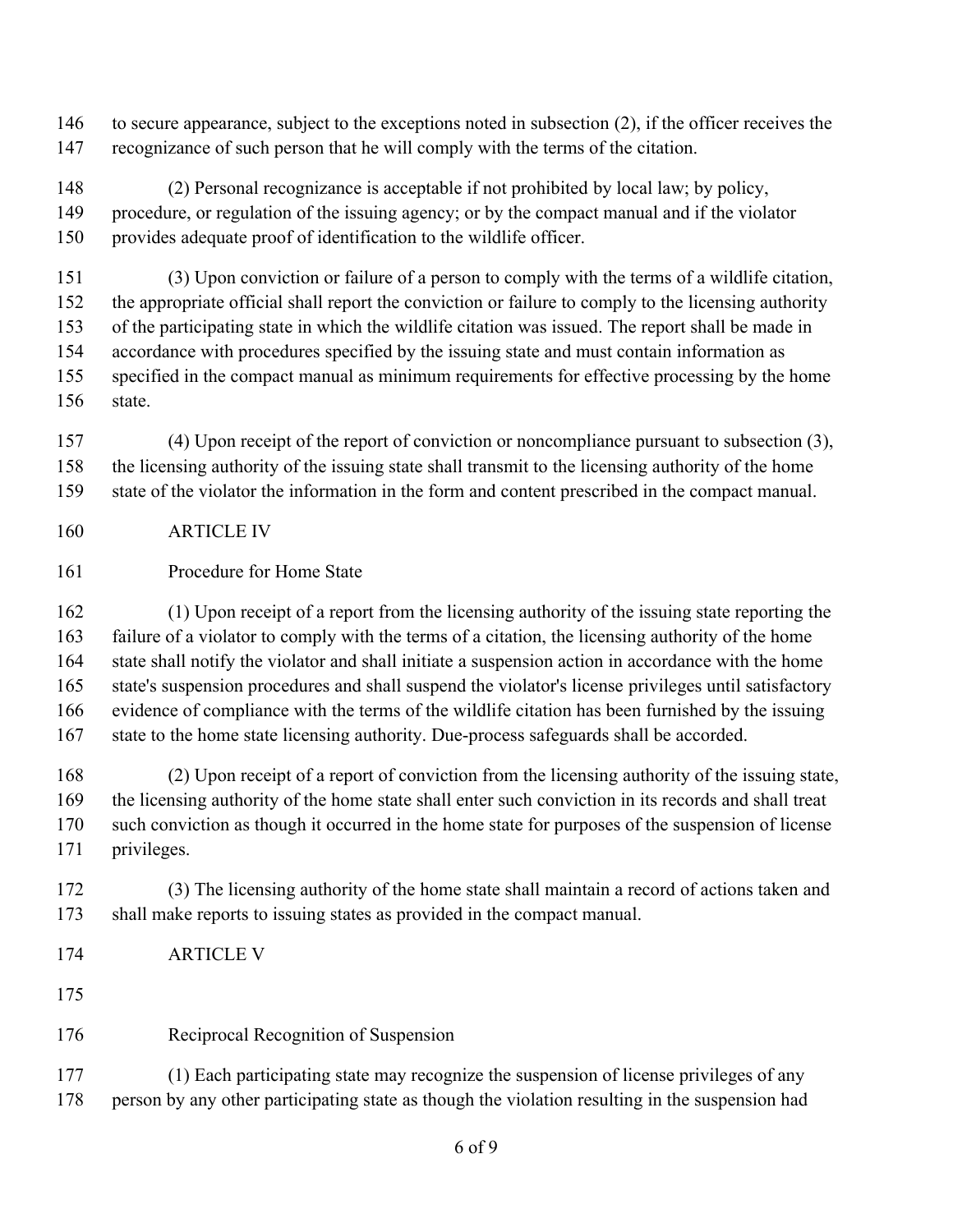- occurred in that state and would have been the basis for suspension of license privileges in that state.
- (2) Each participating state shall communicate suspension information to other participating states in the form and content contained in the compact manual.
- ARTICLE VI
- Applicability of Other Laws

 Except as expressly required by provisions of this compact, this compact does not affect the right of any participating state to apply any of its laws relating to license privileges to any person or circumstance or to invalidate or prevent any agreement or other cooperative arrangement between a participating state and a nonparticipating state concerning the

- enforcement of wildlife laws.
- ARTICLE VII
- Compact Administrator Procedures

 (1) For the purpose of administering the provisions of this compact and to serve as a governing body for the resolution of all matters relating to the operation of this compact, a board of compact administrators is established. The board shall be composed of one representative from each of the participating states to be known as the compact administrator. The compact administrator shall be appointed by the head of the licensing authority of each participating state and shall serve and be subject to removal in accordance with the laws of the state he or she represents. A compact administrator may provide for the discharge of his or her duties and the performance of his or her functions as a board member by an alternate. An alternate is not entitled to serve unless written notification of his or her identity has been given to the board.

 (2) Each member of the board of compact administrators shall be entitled to one vote. No action of the board shall be binding unless taken at a meeting at which a majority of the total number of the board's votes are cast in favor thereof. Action by the board shall be only at a meeting at which a majority of the participating states are represented.

(3) The board shall elect annually from its membership a chairman and vice chairman.

 (4) The board shall adopt bylaws not inconsistent with the provisions of this compact or the laws of a participating state for the conduct of its business and shall have the power to amend and rescind its bylaws.

 (5) The board may accept for any of its purposes and functions under this compact any and all donations and grants of moneys, equipment, supplies, materials, and services, conditional or otherwise, from any state, the United States, or any governmental agency, and may receive, use, and dispose of the same.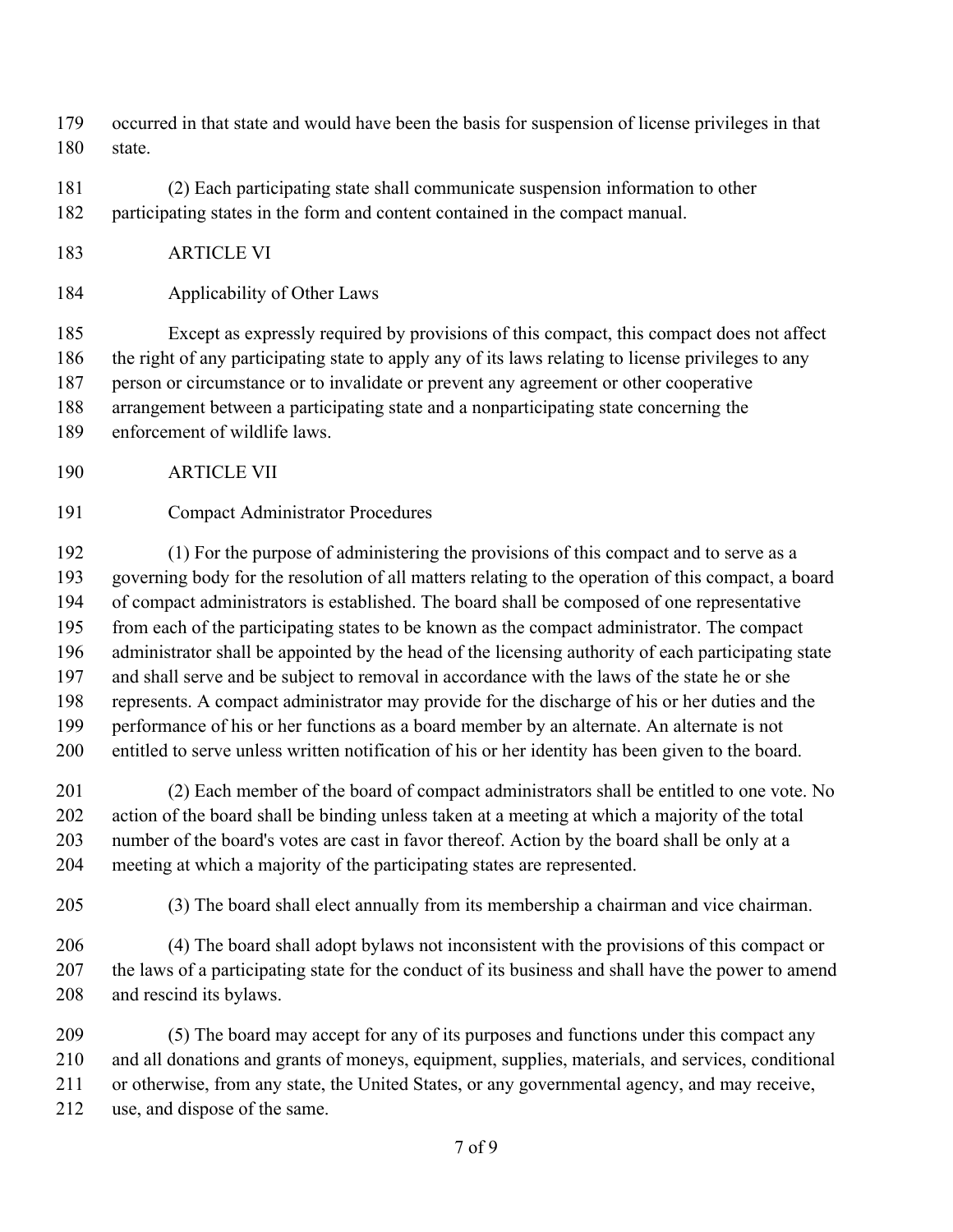(6) The board may contract with, or accept services or personnel from, any governmental or intergovernmental agency, individual, firm, corporation, or private nonprofit organization or institution.

 (7) The board shall formulate all necessary procedures and develop uniform forms and documents for administering the provisions of this compact. All procedures and forms adopted pursuant to board action shall be contained in a compact manual.

- ARTICLE VIII
- Entry into Compact and Withdrawal

 (1) This compact shall become effective at such time as it is adopted in substantially similar form by two or more states.

(2)

 (a) Entry into the compact shall be made by resolution of ratification executed by the authorized officials of the applying state and submitted to the chairman of the board.

 (b) The resolution shall substantially be in the form and content as provided in the compact manual and must include the following:

228 1. A citation of the authority from which the state is empowered to become a party to this compact;

2. An agreement of compliance with the terms and provisions of this compact; and

231 3. An agreement that compact entry is with all states participating in the compact and with all additional states legally becoming a party to the compact.

 (c) The effective date of entry shall be specified by the applying state, but may not be less than 60 days after notice has been given by the chairman of the board of the compact administrators or by the secretariat of the board to each participating state that the resolution 236 from the applying state has been received.

 (3) A participating state may withdraw from participation in this compact by official written notice to each participating state, but withdrawal shall not become effective until 90 days after the notice of withdrawal is given. The notice must be directed to the compact administrator of each member state. The withdrawal of any state does not affect the validity of this compact as 241 to the remaining participating states.

- ARTICLE IX
- Amendments to the Compact